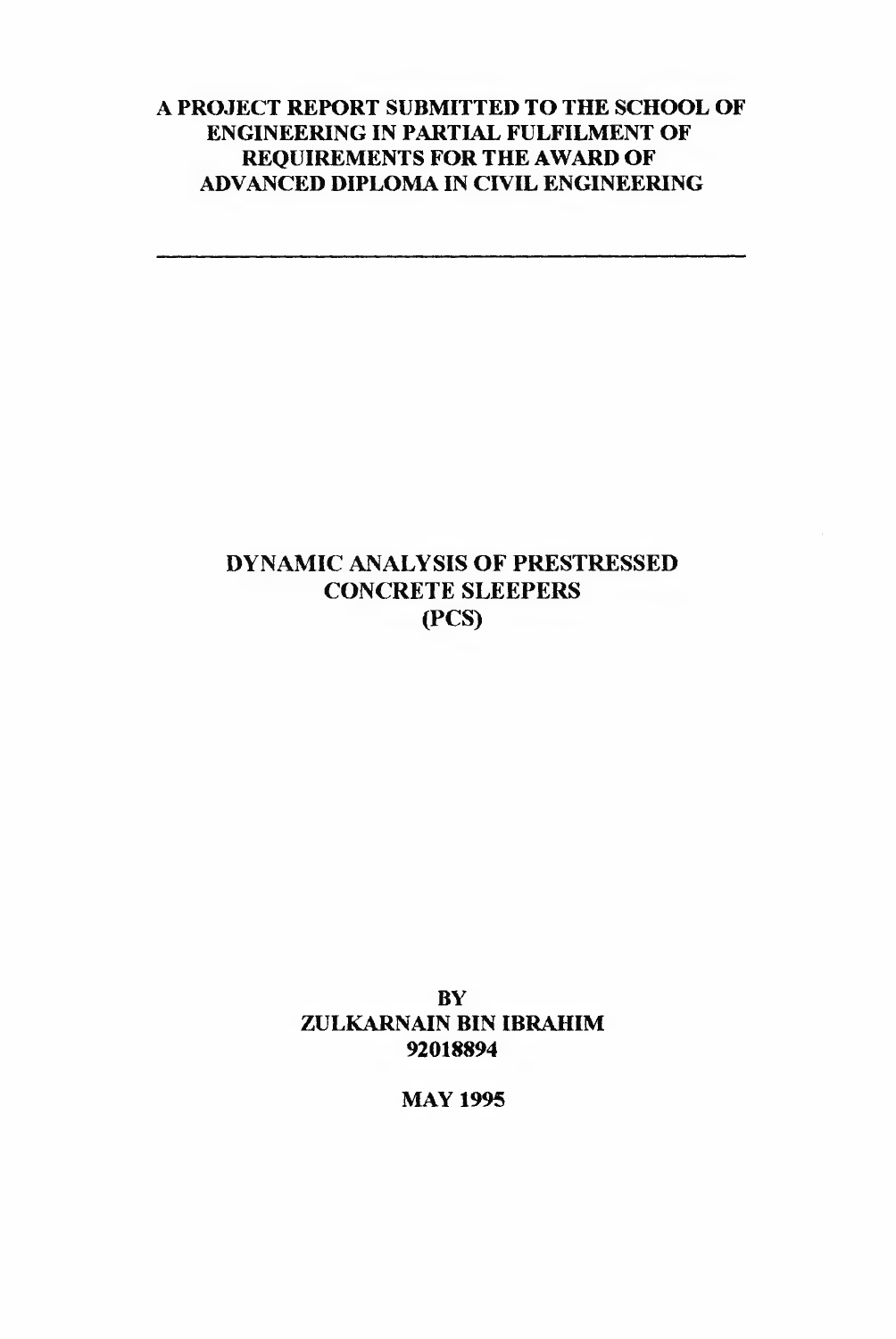### <span id="page-1-0"></span>**ABSTRACT.**

The nature of dynamic loading causes variations of pressure distribution between sleepers and ballast, hence it contributes to a wide range of bending moment.

A train with a certain wheel load which runs at a certain speed imposes an external forces on the track. The means to withstand against this force is provided by the strength og track structure. The track structure forms a wheel running way, provide maintenance capacity and restoring the deformation and deterioration of the track.

At higher speed, higher frequency sleeper stress component developed on quasi-static responce due to dynamic force. This can lead to fairly high tensile stresses in sleepers and problems of concrete ties cracking. Thus analyses of dynamic load to prestressed concrete sleepers will be investigated under the positive bending moment test.

This report is to analyse by aid of ANSYS on the structural behavior of the prestressed Concrete Sleepers when it subjected to dynamic load at the rail seat.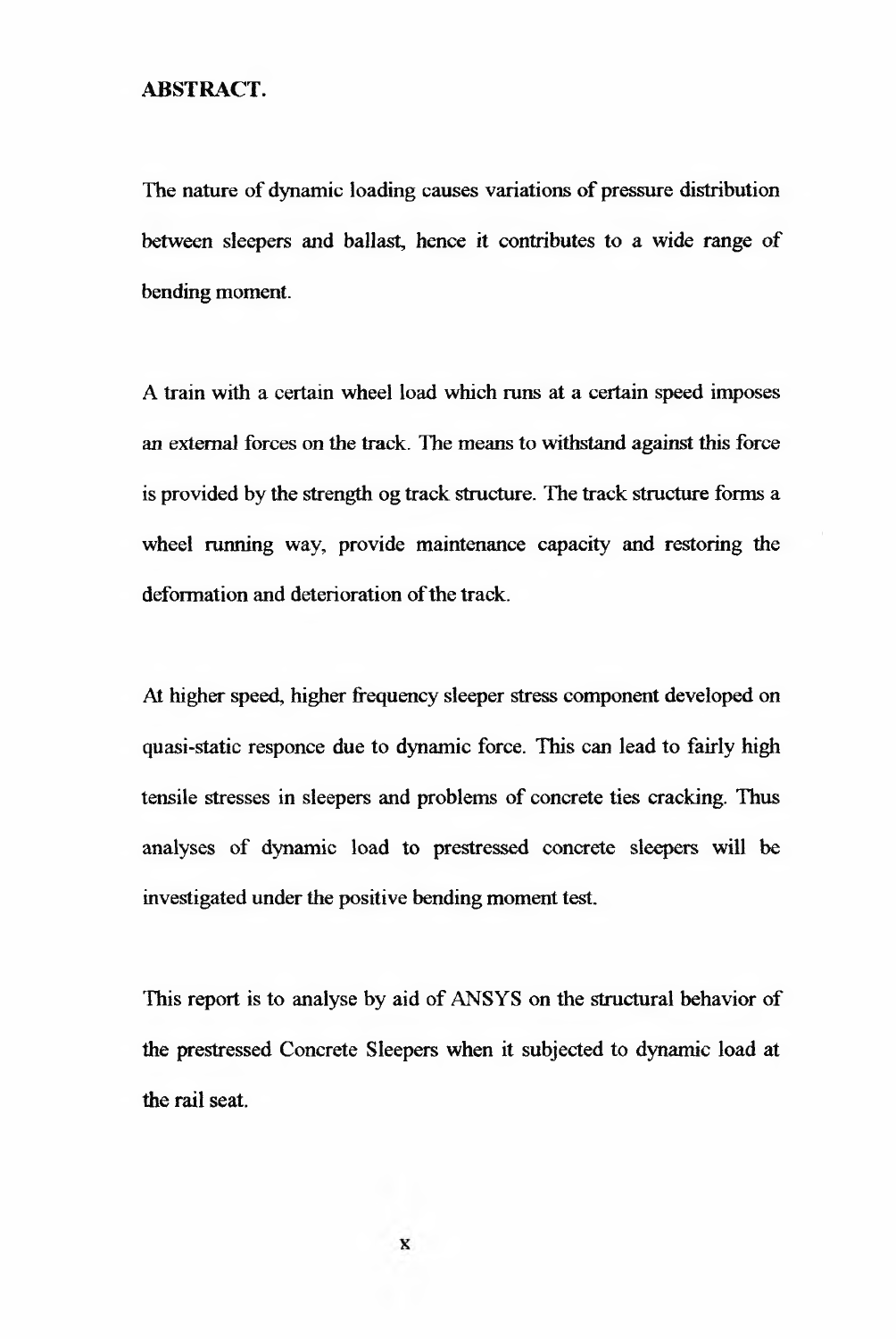## TABLE OF CONTENTS

| <b>Title</b>          |  |
|-----------------------|--|
| Acknowledgement       |  |
| Table of Contents     |  |
| List of Table         |  |
| List of Figures       |  |
| List of Symbols       |  |
| <b>List of Plates</b> |  |
| Abstract              |  |

| <b>CHAPTER 1</b> | <b>INTRODUCTION</b>          |   |
|------------------|------------------------------|---|
| 1.1              | General                      |   |
| 1.2              | <b>Statement of Problems</b> | 4 |
| 1.3              | Scope of Analysis            | 4 |
| 1.4              | Objective of the Study       | 5 |
| 1.5              | Lay Out of the Report        | 6 |
|                  |                              |   |

| 2.1 | General              |                                    |    |
|-----|----------------------|------------------------------------|----|
| 2.2 | Structural Behaviour | 8                                  |    |
| 2.3 | Concrete Sleeper     |                                    |    |
|     | 2.3.1                | Twin-Block                         | 14 |
|     |                      | 2.3.2 Comparison of Pre-Tensioning |    |
|     |                      | with Post-Tensioning Methods       | 16 |
|     | 2.3.4                | Others Railroad Component          | 19 |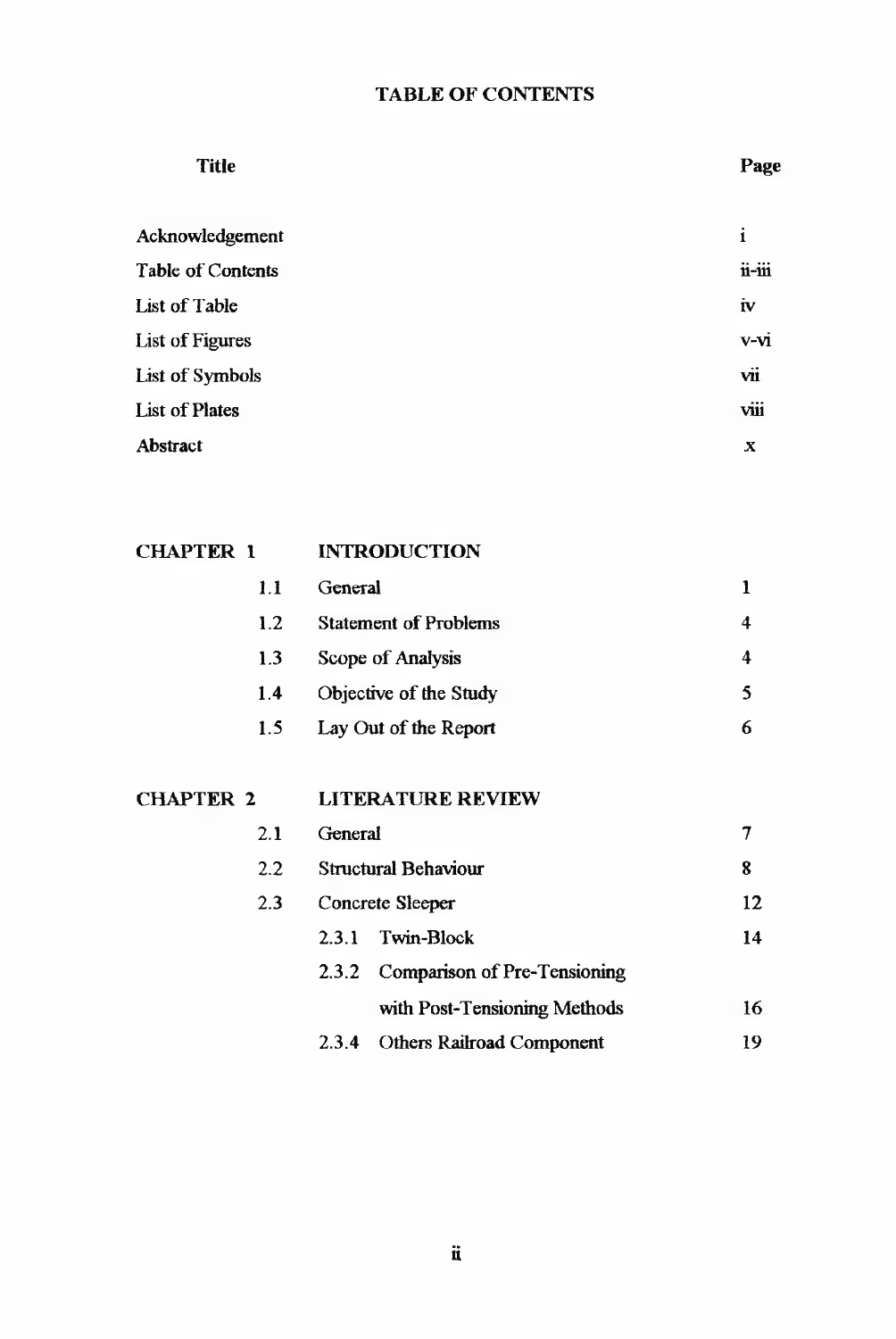| <b>CHAPTER 3</b>   |     | <b>DESIGN CONSIDERATION</b>                     |         |
|--------------------|-----|-------------------------------------------------|---------|
|                    | 3.1 | Loading                                         | 21      |
|                    | 3.2 | Testing of PCS                                  | 22      |
|                    | 3.3 | Concrete Mix Design (KTM, 1982)                 | 24      |
|                    | 3.4 | <b>Design Assumption for PCS</b>                | 25      |
| <b>CHAPTER 4</b>   |     | <b>OVERVIEW OF ANSYS</b>                        |         |
|                    | 4.1 | General                                         | 28      |
|                    | 4.2 | Method with regard to ANSYS                     | 30      |
|                    |     | <b>Step in Finite Element Analysis</b><br>4.2.1 | 30      |
|                    |     | Process of Discretization<br>4.2.2              | 31      |
|                    | 4.3 | The Finite Element Model                        | 35      |
|                    | 4.4 | <b>Dynamic Analysis</b>                         | 39      |
|                    | 4.5 | <b>Loading Conditions</b>                       | 39      |
| <b>CHAPTER 5</b>   |     | <b>RESULT AND DISCUSSION</b>                    |         |
|                    | 5.0 | General                                         | 41      |
|                    | 5.1 | <b>Stress Contour Analysis</b>                  | 41      |
|                    | 5.2 | Discussion on Deflection against Cycle          | 41      |
|                    | 5.3 | Stress - Strain relationship                    | 42      |
| <b>CHAPTER 6</b>   |     | <b>CONCLUSION AND RECOMMENDATION</b>            |         |
|                    | 6.0 | Conclusion                                      | 56      |
|                    | 6.1 | Recommendation                                  | 57      |
| <b>REFERENCES</b>  |     |                                                 | 58      |
| <b>APPENDIX A:</b> |     | Photographs                                     | $A1-A9$ |